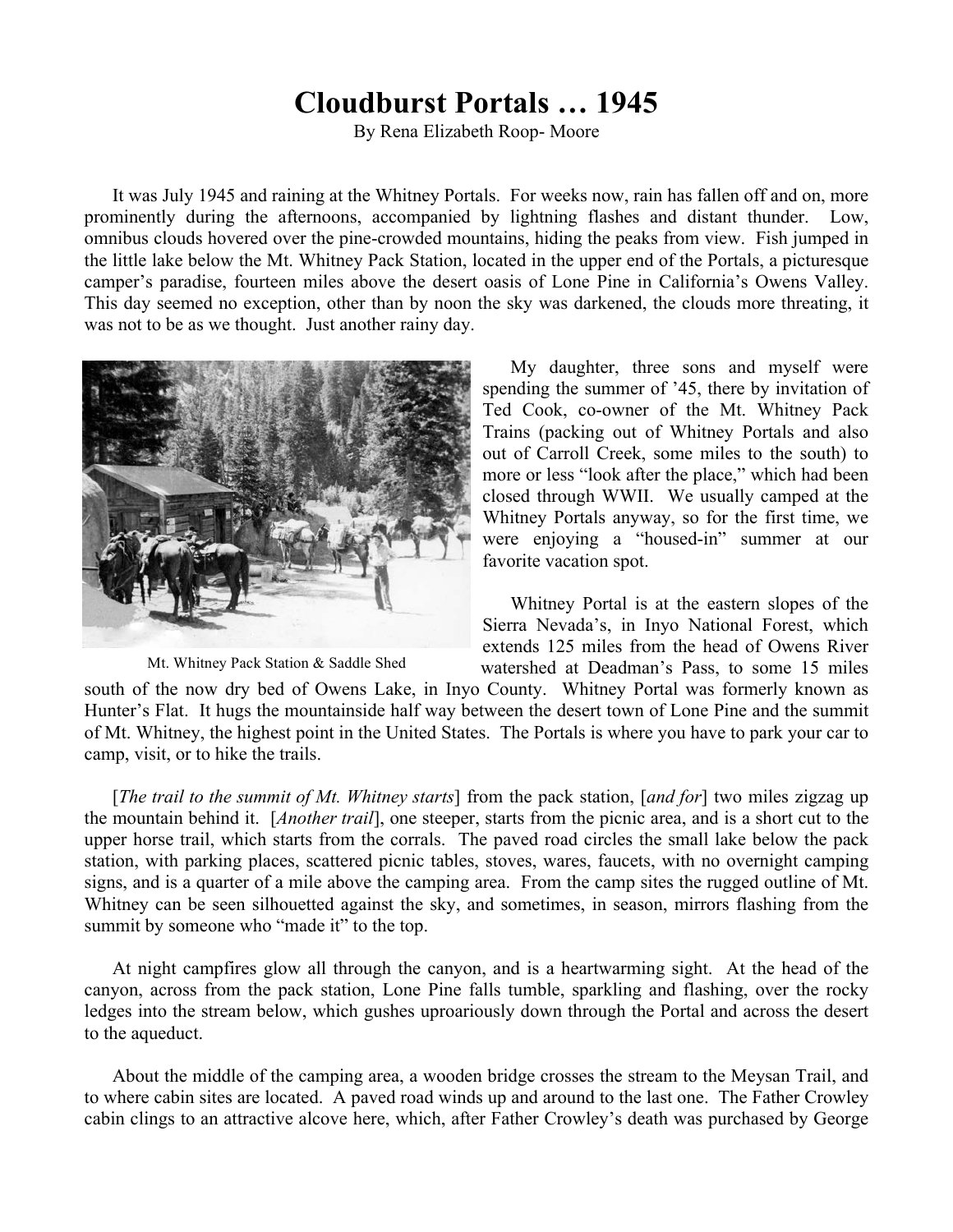Putnam, ex-husband of Amelia Earhart, and has now a new owner. In 1945, George Putnam was spending the summer here in the Portals. In pre-war years, parties were packed from Whitney Portals into the backcountry and to the summit of Mt. Whitney. Pack trains went out daily, and throngs of campers crowded the corral clearing to watch the packing and saddling up. This went on from June into September, then deer hunting parties were packed in until October  $15<sup>th</sup>$ , but the pack station was closed through WWII and never opened again, except as a store and for special trips made by appointment. Even through the war years, with the older boys in the service, the younger children and I sought occasional refuge at Whitney Portals.

Now in 1945, we were there again. This time in the cabin of the closed down pack station. Tenyear-old Willis and twelve-year-old Beth were quite fed-up with so much rain, but to fourteen year old



Mt. Whitney Pack Station corrals at Whitney Portal

George, it was a time for good fishing. As I finished my shopping list, on this Memorial Day, an older son, Bob, came down to the stone steps from the corrals and announced he was ready to drive us to Lone Pine for supplies. All of us, except George, who wanted to stay and fish in the little lake, climbed into the old family car and headed for the valley below. As we drove down the curing mountain road, into the desert, the world became brighter. Although clouds still obscured the mountains, there was even sunshine in the desert, and it was hot. In Lone Pine we met my husband with the pick-up truck from Carroll Creek, the other pack station of the Mt. Whitney Pack Trains, nine miles south of town, from

where he, Fred Moore, was packing that year. He was to take us back to Whitney Portals after we purchased our supplies; Bob was staying in town for a few days. When I came out of Joseph's, I looked across the miles at the cloud-shrouded mountains where George was alone, and felt uneasy.

As soon as our boxes were loaded into the truck, we started on our return trip. We had been gone between three and four hours. As we entered the foothills, there was a strange quietness, and my uneasiness grew. Rocks began to appear in the road that were never there before, and as we climbed the rocks increased. Twice we had to stop while Fred got out and moved large ones out of our way. Beth never said a word, but she too, got out of the truck each time her dad did. At the last rune, before entering the camp area, it sounded like we could hear cries for help. Then we made the turn and looked ahead in horror. The road was gone and there were cries for help. The lower camp site, below the road was a scene of muddy destruction, with tops of cars and tents protruding from it, with people crowding every high place above to high ground.

[All we could see were] tops of cars, boulders, trees, and some [people] trapped in their cars. The rain had stopped, but in our absence thee had been a fast-terrorizing cloudburst that changed it all. It left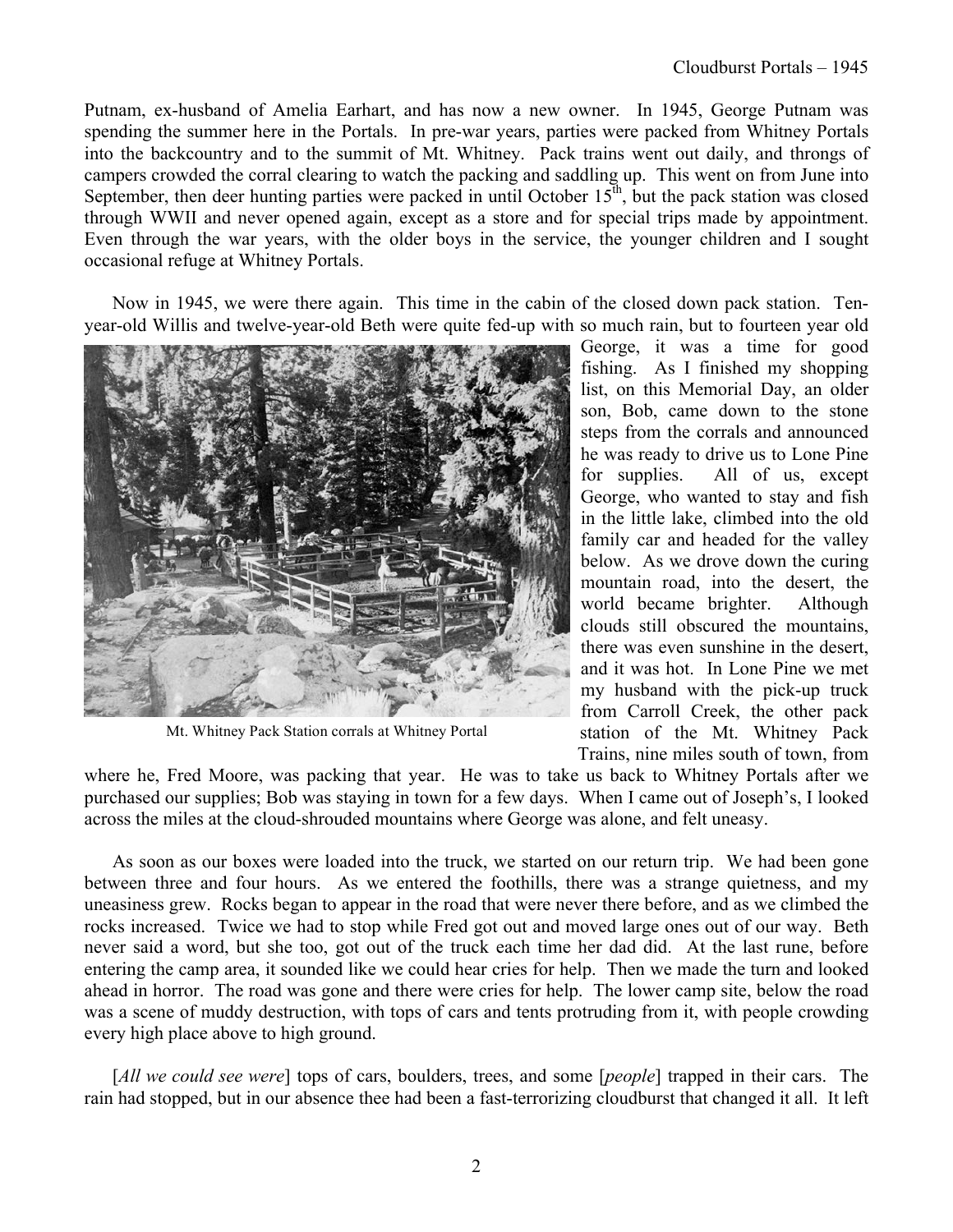moving masses of mud, tree limbs, water and debris flowing down from the upper campground and pack station.

And then we saw George. He was coming toward us, climbing over and through the debris, crying and covered in mud, and chilled to the bone. I ran to help him and Fred ran to the truck to get a blanket to wrap him in. When we got him to safety in the truck, we were again aware of others needing help. Fred called down to them to stay where they were while we went for the rangers, because we could not get to them. Somehow Fred got the truck turned around, drove madly down the narrow rock-strewn road to the valley, across the desert to Lone Pine. The people in town were hard to convince, until they saw George that such a terrible condition could exist at Whitney Portals. But soon the rangers and many volunteers were on their way to the scene of the terror-stricken campers.

Already the cabin owners of Meysan side of the stream, where not much damage was done, were on the job, rescuing people from their place of refuge. George Putnam among them. He had to cut the top from one tent to rescue a trapped family. It is said that fate plays no favorites, but this time it did, as I believe it often does. One man's little camp was scarcely touched by the swirling mass of destruction. It so happened that everything he owned in the world was there inside his patched tent and battered old car. And the man? George (our son), saw what happened to him and told us about it afterwards.

George had gone into the cabin to fix lunch. It had begun to rain hard. It beat down on the cabin with a tremendous pounding, turning into hail, and the water rushed down the mountain side in torrents, becoming a wall of water, rocks, logs and pieces of the corral fence, and even equipment from the



Mt. Whitney Pack Station – Whitney Portal Store

saddle shed. It hit the cabin with terrific force breaking the window and rushing through the door, washing in all manner of rubble, and a man! The man was alive, and the moment he saw George he yelled, "Get on the top bunk!" But George couldn't make it. He was carried out the front door and down among the trees, where he managed to grab a limb and hang on for dear life. He gradually pulled himself up to a stronger limb above the swift current. When it was over, which seemed an eternity, it took a while for George to muster up courage to climb down and make his way above it and follow the

mountain around to the end of the camp area, where he saw us.

Scores of cars were damaged beyond repair and camping equipment utterly ruined, but to my knowledge no one was killed or injured seriously. There were many personal losses. Our suitcases were buried under three foot of mud in the cabin and the saddle she completely washed away. A cloudburst can happen most anywhere and anytime in the mountains, but seldom with such destructive results. I was told that this one was so disastrous because the stream reverted back to an old streambed, which had been blocked up years ago before the pack station was built, which was directly in its path.

Now, after fourteen years, the road to Whitney Portals is better than ever, and the camps have all been repaired, but here and there a grim reminders of that never-to-be-forgotten **1945 Cloudburst**!

NOTE: Items in italics are the webmaster's clarifications.